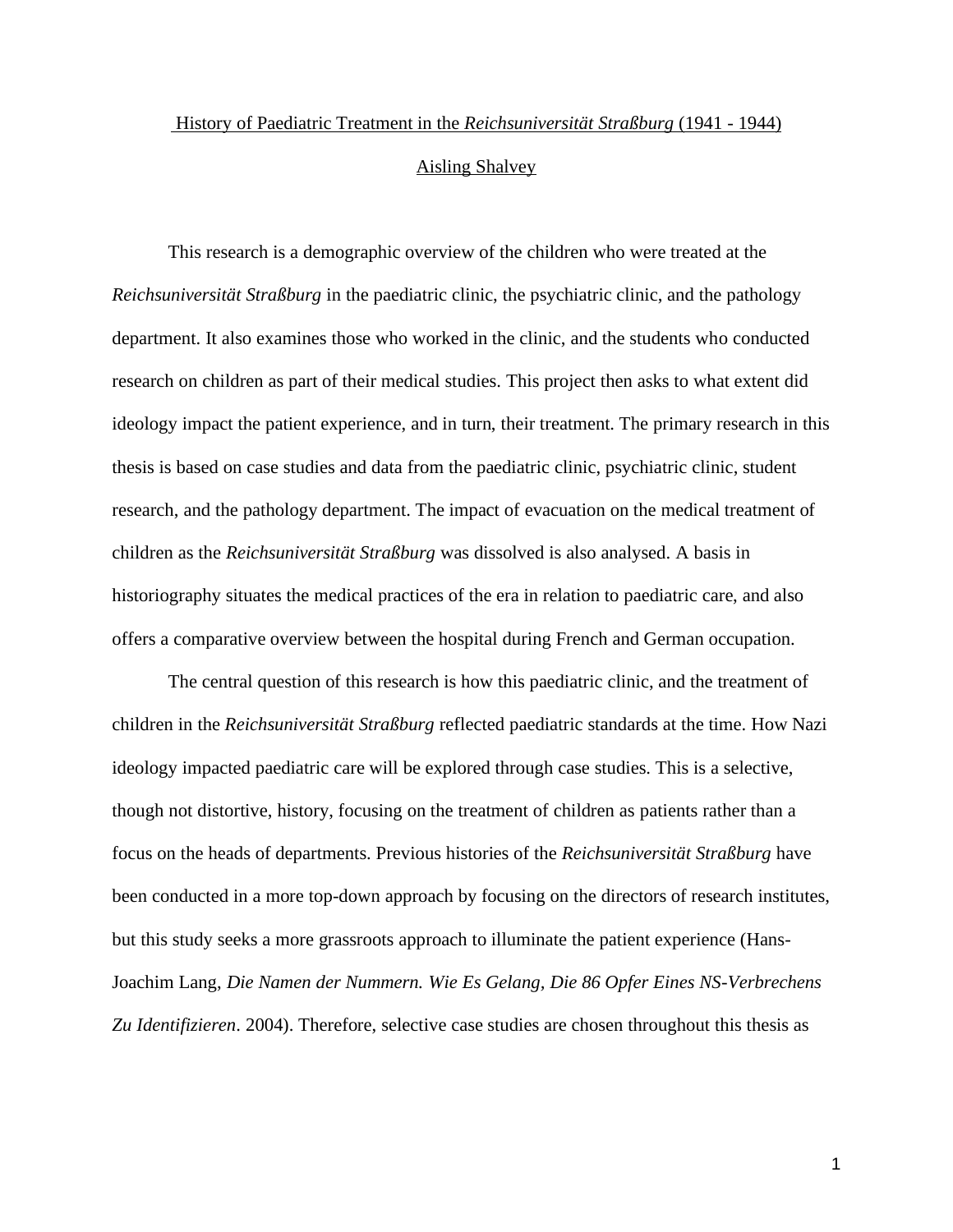examples to highlight and elucidate the general treatment trends experienced by the children who were treated here.

Strasbourg was evacuated in 1939 and occupied by the Germans in 1940, but approximately 500,000 Alsatians and Mosellans returned to their homes under Nazi occupation (Jean-Noël Grandhomme, 'La « mise au Pas » (Gleichschaltung) de l'Alsace-Moselle en 1940- 1942', *Revue d'Allemagne et Des Pays de Langue Allemande* 46, no. 2 (July 2014): 443–65). This complex demographic breakdown of the population is evident in examining paediatric patient records. The issue of nationality politics is a pertinent one in the case of Strasbourg, as the residents had changed their nationality from German to French many times over the years, and were, in general, a bilingual population as a result (Anne-Ségolène Verneret, 'Nommer le conflit. Le cas de l'Alsace pendant son annexion de fait au Troisième Reich, 1940-1945', *Trajectoires. Travaux des jeunes chercheurs du CIERA*, no. 5 (16 December 2011). This difficulty in categorisation, especially as German nationality was based on race and ethnicity, is evident in the patient records of local children who attended the *Reichsuniversität Straßburg* for medical treatment. Many Alsatians retained their jobs from the French clinic to the German clinic, highlighting a degree of continuity of staff, albeit under a new ethos (Bernhard Piotrowski, 'Die Rolle der'' Reichsuniversitäten" in der Politik und Wissenschaft des hitlerfaschistischen Deutschlands', ed. Joszef Buszko and Irena Paczyńska (Krakow: Nakładem Uniwersytetu Jagiellońskiego, *Universities during World War II. Materials of international symposium held at the Jagiellonian University on the 40 anniversary of 'Sonderaktion Krakau', October 22-24, 1979*, 1984), 467–86). *Reichsuniversitäten* were established in the occupied lands of the Third Reich; one in Poznan (1941), one in Prague (1939) and one in Strasbourg (1941) (Christian Baechler, François Igersheim and Pierre Racine eds. *Les Reichsuniversitӓten*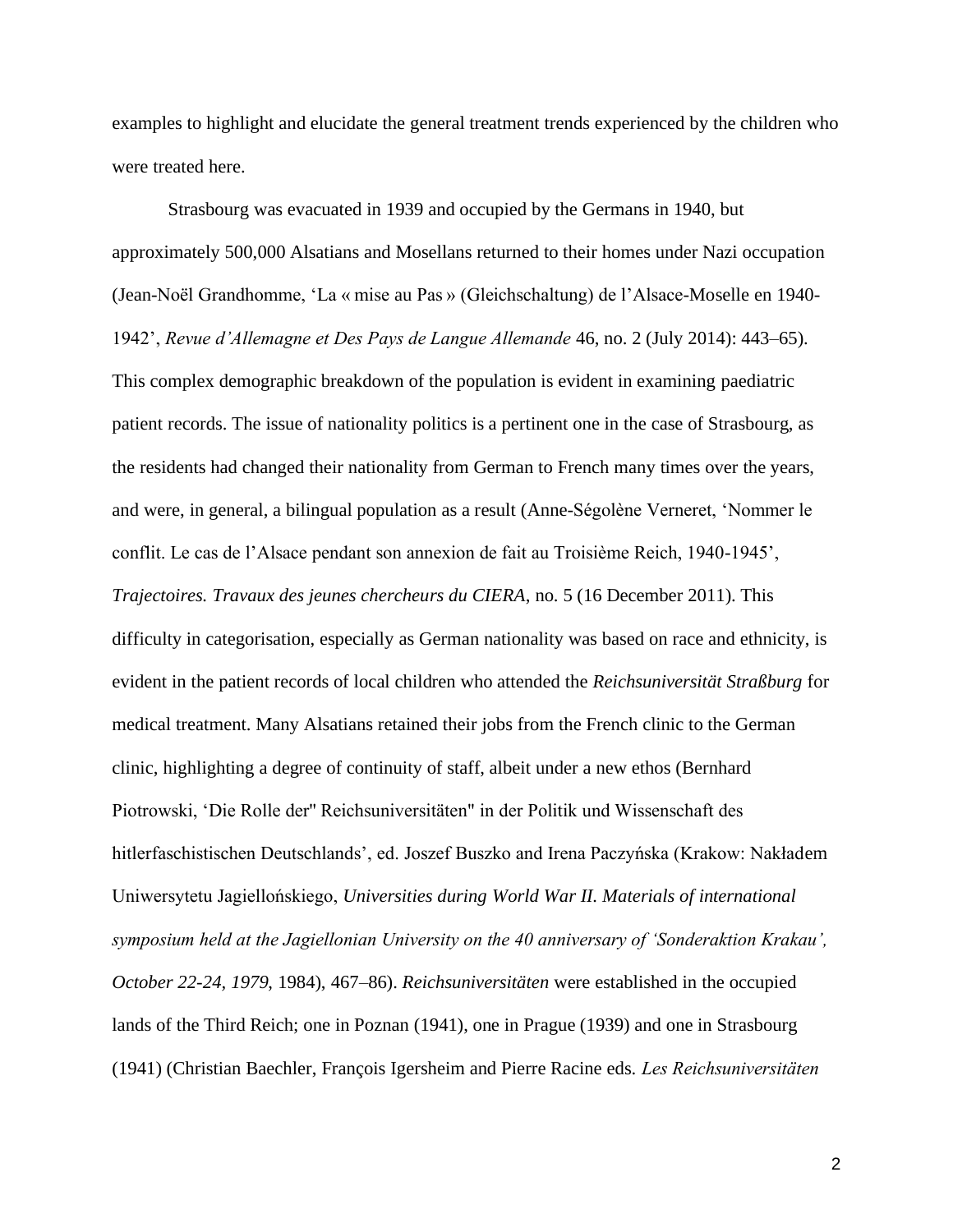*de Strasbourg et de Poznan et les résistances universitaires 1941 - 1944,* Presses Universitaires de Strasbourg 2005). The *Reichsuniversität Straßburg* founded in November 1941 to 'dethrone the Sorbonne' (Tania Elias, 'La cérémonie inaugurale de la Reichsuniversität de Strasbourg (1941)', *Revue d'Allemagne et des pays de langue allemande* 43, no. 3 (July 2011): 341–61). Tania Elias notes that the date 23 November 1941 was particularly symbolic for the inauguration ceremony, as this was the anniversary of the date that the university became French again under Raymond Poincaré in 1918 (Ibid). Therefore, this was a symbolic retrieval of a former German university, known as the Kaiser Wilhelm Universität during the Kaiserreich from 1877 to 1918 (Jacques Héran, ed., *Histoire de la médecine à Strasbourg* (Strasbourg: La Nuée Bleue, 1997). Just as the university itself was founded on National Socialist principles, the teaching of students in the medical faculty also followed this trend. In the *Vorlesungsverzeichnis* for the winter term 1940-1941 we can see the lectures that were offered to students. They included the study of racial biology wherein students were taught biological determinism and that certain races were inferior. Much of the teaching of medical students occurred in the individual clinics of the hospital as they were equipped with classrooms and libraries for research. The university took control of the hospital at this time, but kept the structure of the French hospital prior to occupation.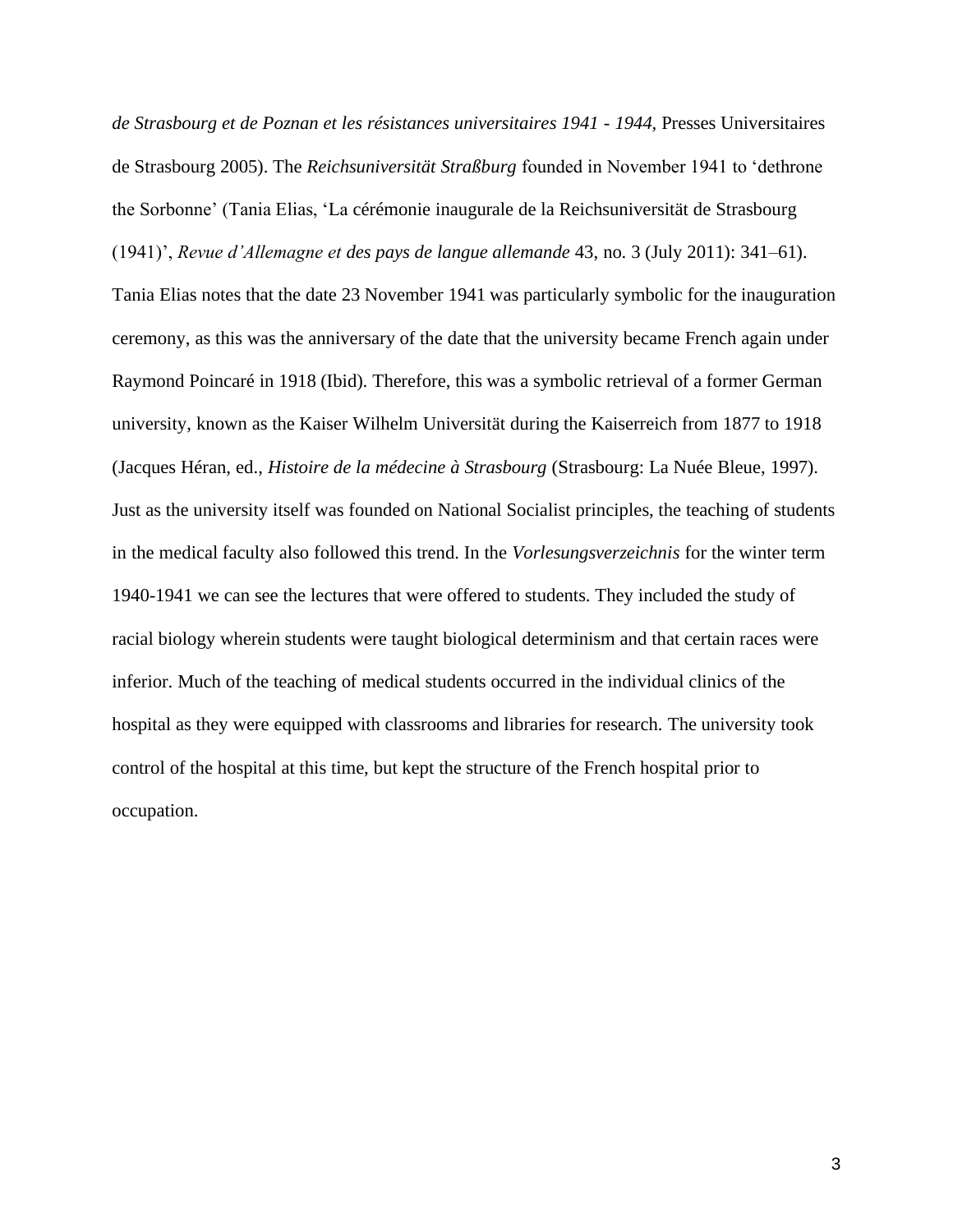

Illustration 1; Map of the *Reichsuniversität Straßburg*; the six buildings on the bottom left illustrate the *Kinderklinik*.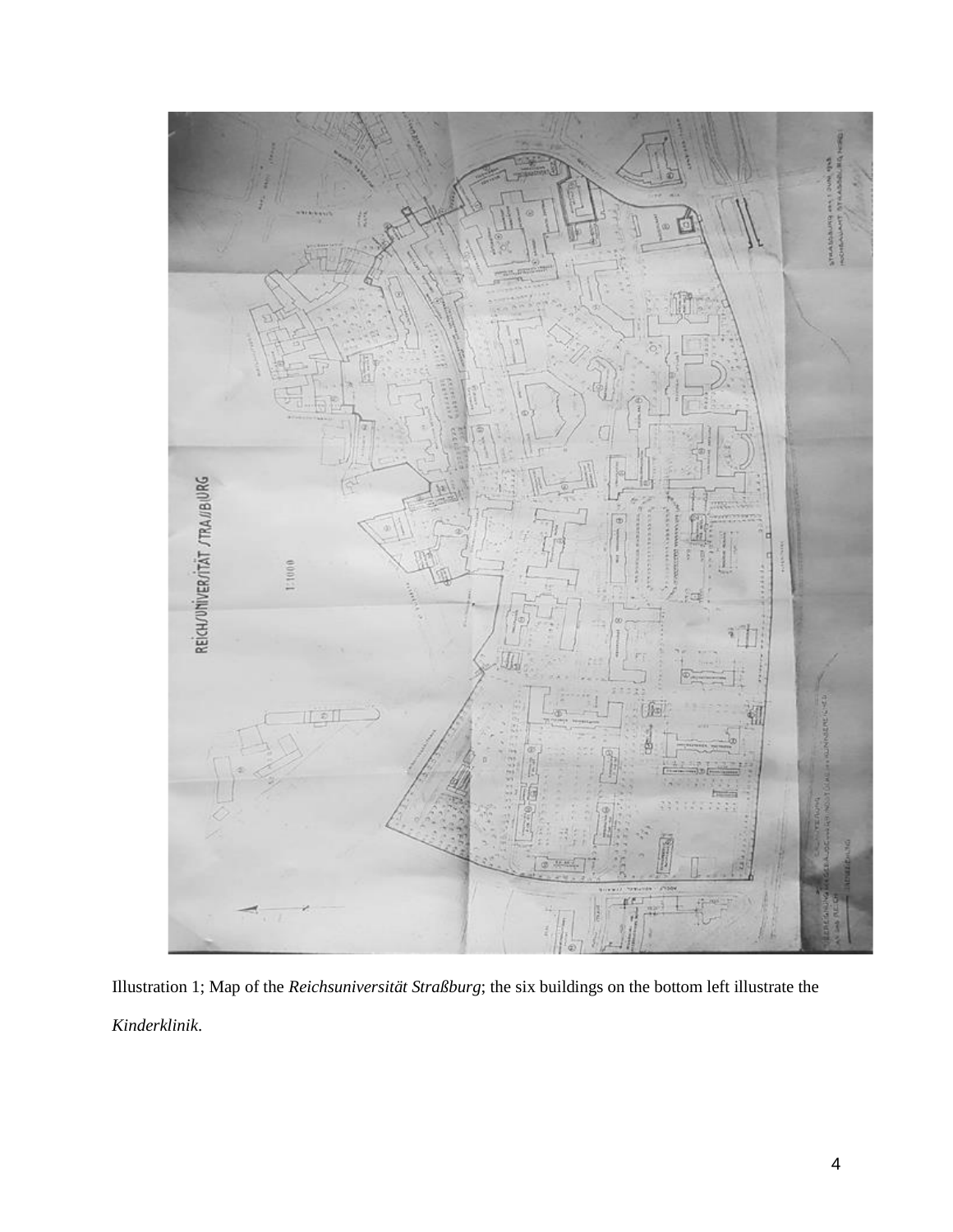The children's clinic was the largest clinic of the hospital, with 6 buildings in a modern pavilion style (Jean-Marie Mantz, 'Editorial', *Histoire & patrimoine hospitalier: Mémoire de la médecine à Strasbourg* 23 (2010): 2–4). It was originally built in 1910, and retained the same structure into the Nazi era, bar the construction of a library, lecture theatre and small laboratory on site following occupation in 1941 (Jean-Marc Levy, 'Les "patrons" successifs de la clinique infantile', *Histoire & patrimoine hospitalier: Mémoire de la médecine à Strasbourg 23 (2010):* 14–29). This style of building was particularly modern and focused on accelerating the recovery of sick children, through the segregation of particular illnesses to reduce epidemics, as well as providing access to a central garden for exercise and fresh air. Within this building were lecture halls, a library, hospital wards and laboratories dedicated to paediatric treatment.

The director of the clinic, Dr Kurt Hofmeier, who formerly worked at the *Kaiserin Auguste Viktoria Haus* and at the *Charité* in Berlin, brought his expertise in paediatrics to the *Reichsuniversität Straßburg* in 1941. He had been a rather early member of the Nazi party, joining in 1932, and this appears to have aided in his appointment to the head of the children's clinic as the NSDAP routinely conducted checks on the political reliability of staff at the hospital. All staff were subject to a local NSDAP check as to their political reliability, especially those who retained their job following Nazi occupation. In the case of Renatus M., he had worked at the clinic previously, was Alsatian, but was listed as having no political affiliations. His name had already been changed as part of the Germanisation process, from René to Renatus. While another staff member, Karl Willer, refused to join the NSDAP for quite some time, it is evident that internal pressure led him to join as a volunteer with the Hitler Youth movement in order to satisfy the local authorities.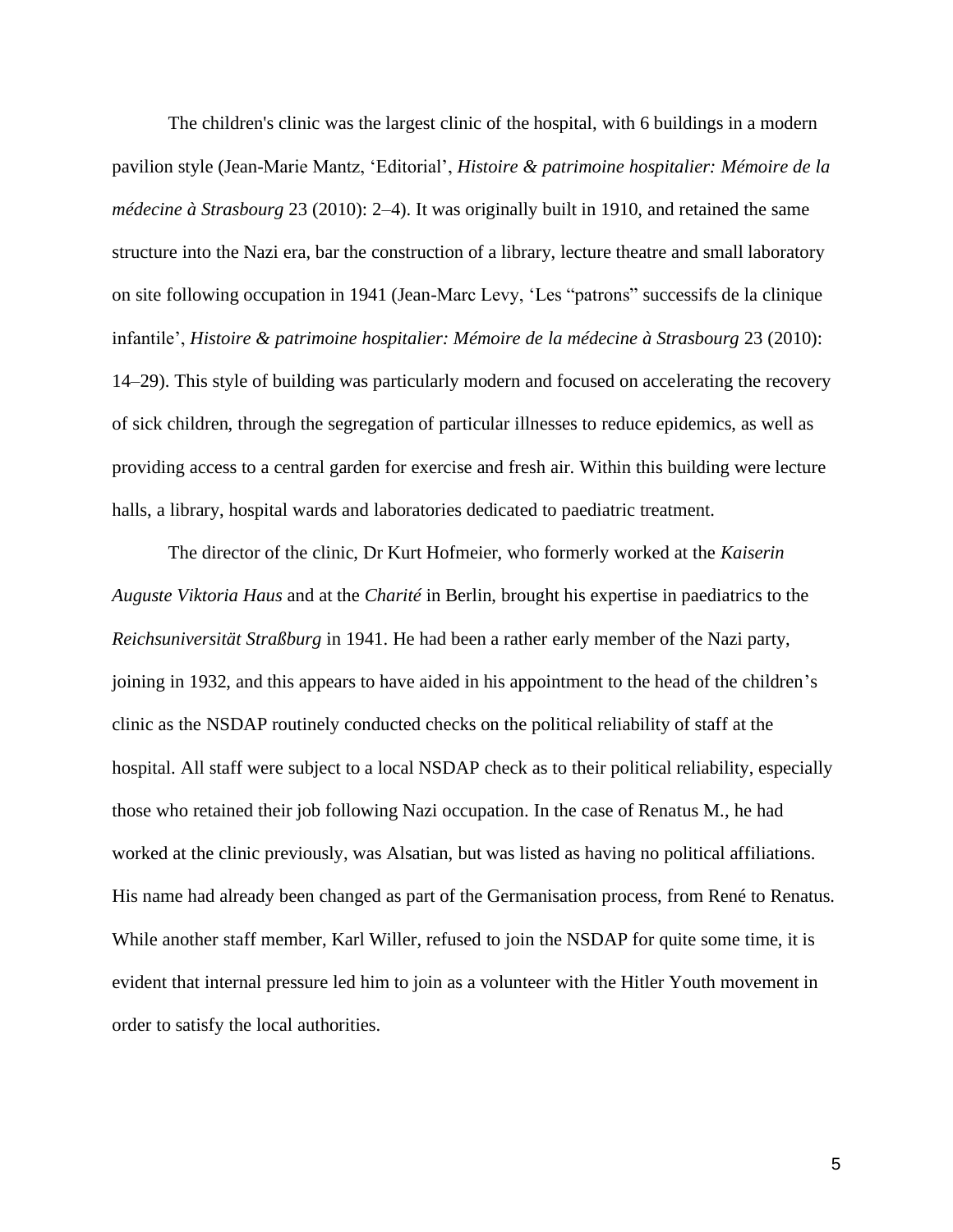The German Red Cross provided nursing services to the children's clinic, and while most of the nursing staff were German, they also had been present at the hospital prior to occupation. In order to retain their positions, a political reliability check was conducted, even though the German Red Cross had indicated their staff would follow Hitler's orders and be formally incorporated with the Nazi state from 1937 (Law on the German Red Cross). The scale of the paediatric clinic is particularly evident when the nursing staff is examined, as one fully qualified nurse was permitted per four patients. The staffing ratio in principle was eight trainee nurses for every ten full sisters and six nurses, indicating the considerable amount of staff. The German Red Cross nurses also managed the *Poliklinik* of the children's clinic, a sort of outpatient facility where children could return for check ups, or recieve treatment for minor illnesses without admission to the hospital. Records from the *Poliklinik* have not been found, but given that five full time nurses worked there, and up to 3,000 patients could be seen on a daily basis, gives an indication of the size of the clinic, and the amount of staff accommodated at the institution.

While there was a private ward in the children's clinic, the majority of patients were all treated in the same wards based on illness rather than class. Many patients came from outside the city to receive treatment, such as those from Luxembourg, Belgium, Saar in Germany, as well as the south of France.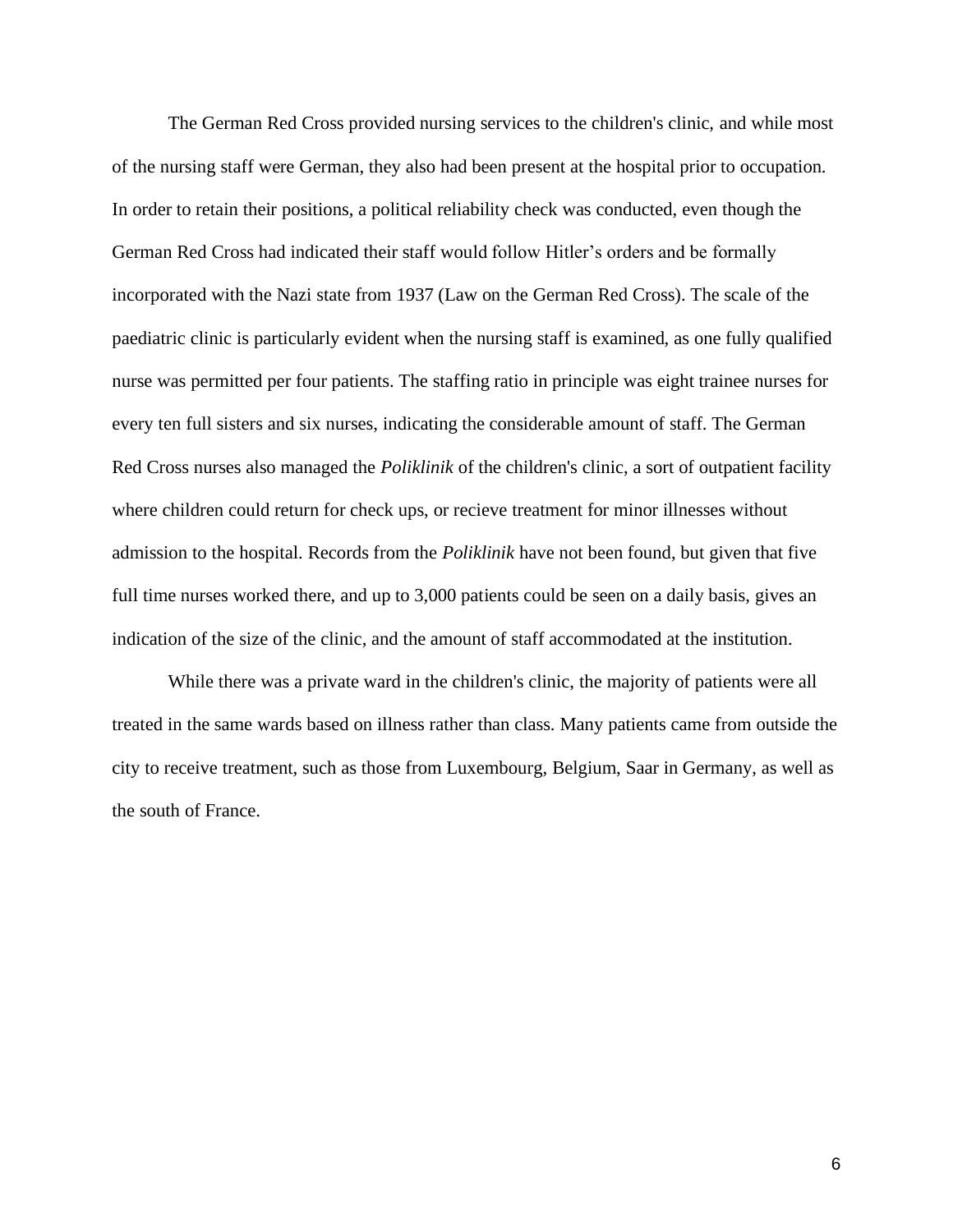| <b>Nationality</b>           | <b>Number of Patients</b> |
|------------------------------|---------------------------|
| Alsatian                     | 555                       |
| Reichsdeutscher              | 127                       |
| German                       | 90                        |
| Lothringen                   | 27                        |
| Italian                      | 7                         |
| French                       | 6                         |
| Volksdeutscher               | 2                         |
| Polish                       | 2                         |
| Ukranian                     | 2                         |
| Luxembourger                 | 2                         |
| <b>Belgian</b>               | 1                         |
| Yugoslavian                  | 1                         |
| <b>Swiss</b>                 | 1                         |
| Lithuanian                   | 1                         |
| Unknown                      | 34                        |
| <b>Illegible Nationality</b> | 11                        |
| <b>Total</b>                 | 869                       |

Table of Nationality Breakdown for Patients in the Kinderklinik

It is indicative of the political policies of the Nazi regime that a number of children from Eastern Europe were also treated at the clinic, such as two patients from Poland, one from Yugoslavia, and two from Ukraine. These children were accommodated at the *Umsiedlungslager*, which aimed to resettle those considered to be ethnically German and begin 'Germanising' them to be integrated into German society in the West (Isabel Heinemann, "Rasse, Siedlung, deutsches Blut": *Das Rasse- und Siedlungshauptamt der SS und die rassenpolitische Neuordnung Europas* (Göttingen: Wallstein, 2003). While children from different insurance classes were treated side by side, a possibly divergent model of care emerged throughout this study, as those from Western Europe with more wealthy parents have more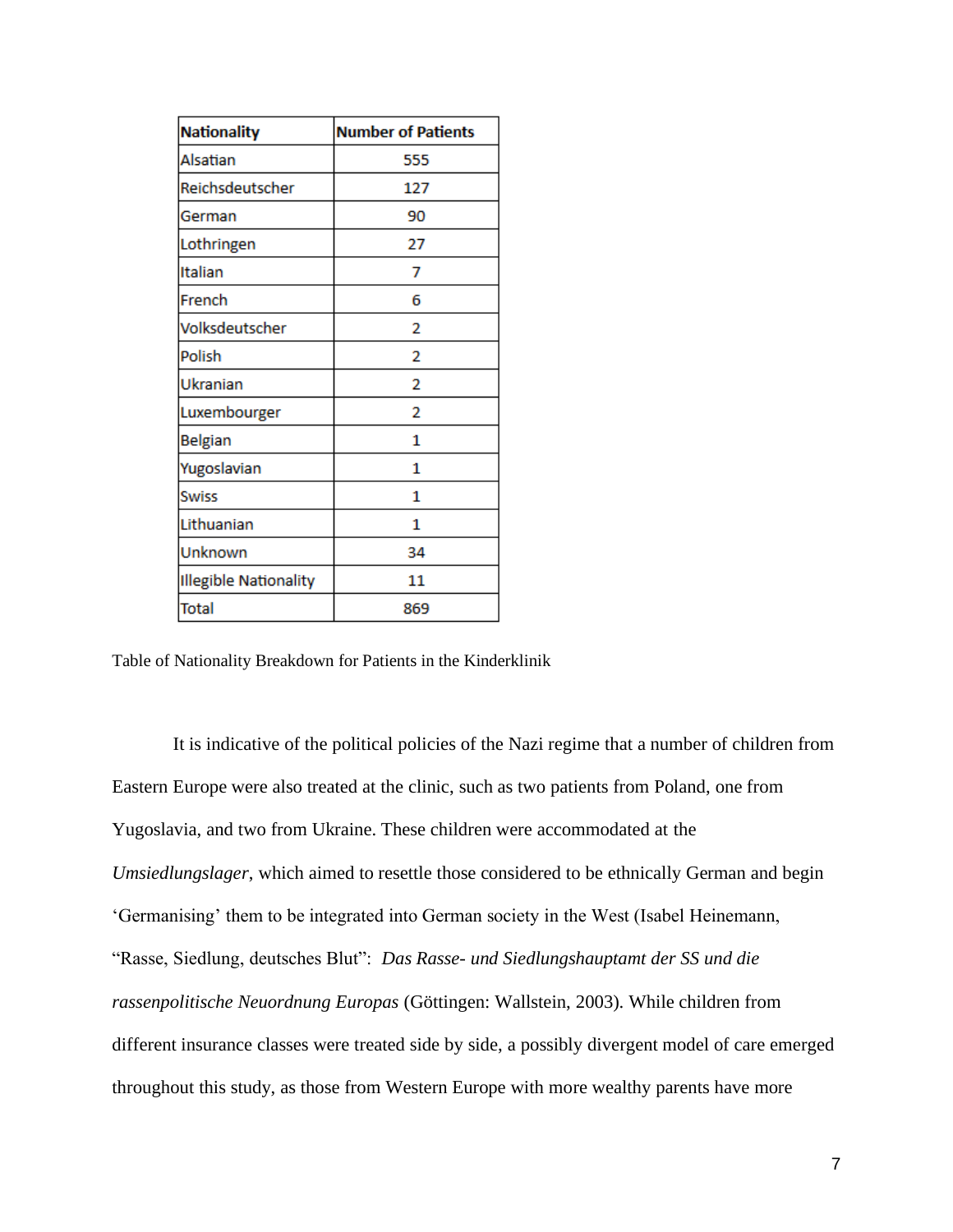detailed patient files. This is evident through a number of case studies, where informed consent forms were signed by their parents for certain procedures such as pneumoencephalography. Letters were also written to parents informing them as to their children's diet, and their progression in treatment, especially in the case of those with long term illnesses. This is in contrast with the files of patients from Eastern Europe, where their parents do not come to visit, nor is there any correspondence between the doctor and their parents informing them as to their child's condition. It also appears that more modern therapies were utilized in children who had wealthier parents.

It appears that Strasbourg did not adhere to ideas set out in the *Ehegesundheitsgesetz* and the *Gesetz für Erbkranke Nachwuchs* which controlled the treatment of people with hereditary illnesses, mental health conditions, and other illnesses such as epilepsy and Downs syndrome (referred to as 'Mongolism' at the time) (Hans-Walter Schmuhl, *Grenzüberschreitungen: das Kaiser-Wilhelm-Institut für Anthropologie, menschliche Erblehre und Eugenik 1927-1945,* (Göttingen : Wallstein-Verl., 2005). In other institutions, these patients were sent to T4 institutions to be killed, or were given an overdose of medications. Many children who were admitted with such diseases were transferred to further *Kinderfachabteilungen*, which were institutions built to cater for children with these conditions and were often complicit in their maltreatment or even death (Maike Rotzoll, Gerrit Hohendorf and Sigrid Oehler-Klein, 'Der Pädiater Johann Duken im Dienst nationalsozialistischer Gesundheitspolitik' in: Oehler-Klein, *Die medizinische Fakultät der Universität Gießen im Nationalsozialismus und in der Nachkriegszeit: Personen und Institutionen, Umbrüche und Kontinuitäten* (Die medizinische Fakultät der Universität Gießen 1607 bis 2007), Stuttgart: Franz Steiner (2007): 323-357). This was not the case in Strasbourg, nor was their treatment compromised. One such example was the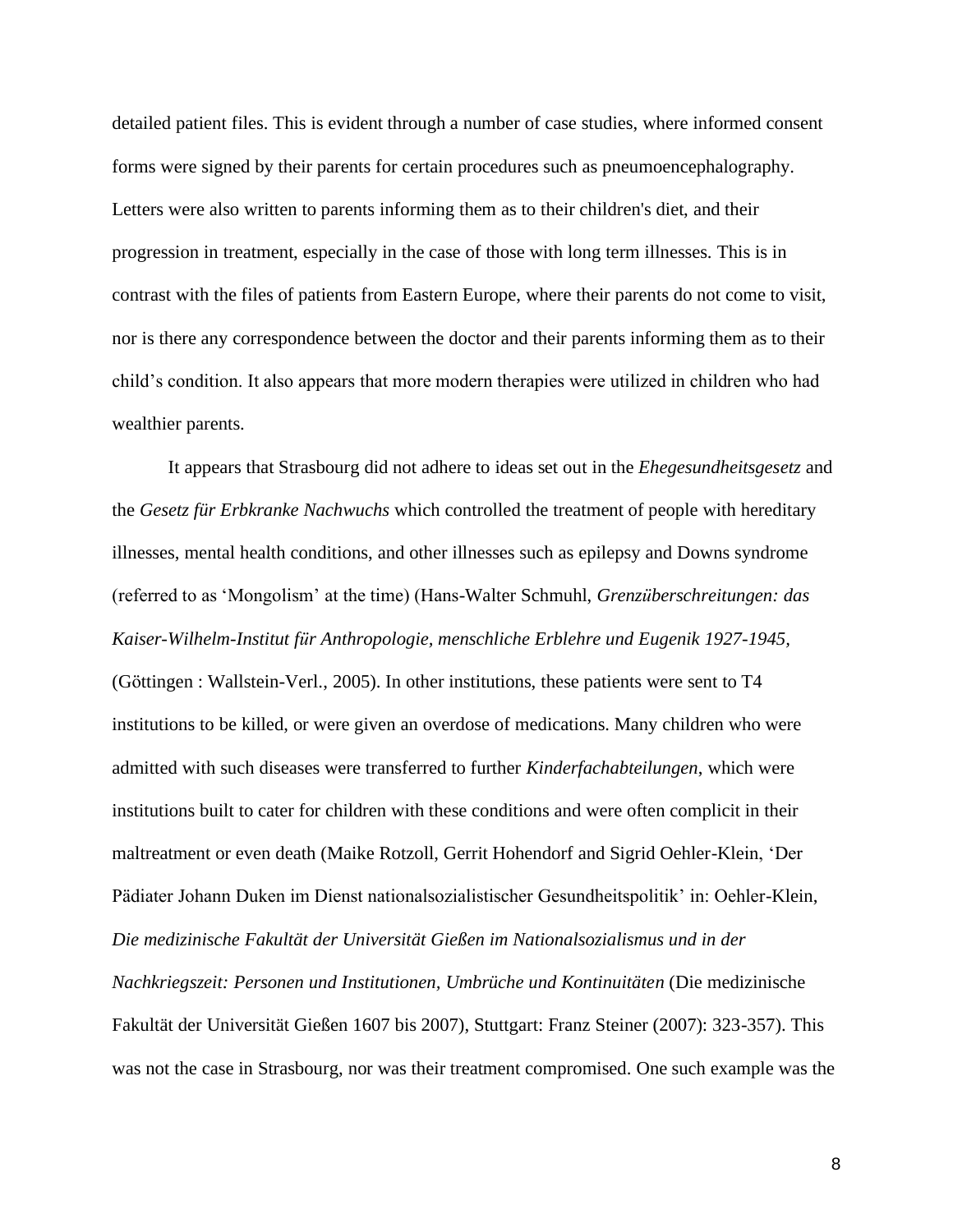case of Ernst Z. who had epilepsy, and was admitted for observation of his tonic clonic seizures. He was released, and told to return for a check up; during this time the doctors informed his parents that no more could be done for him as regards treatment, and so the parents were permitted to take him home. In similar cases in this era these children would have been sent to further institutions such as *Kinderfachabteilungen*, to be killed, whereas this did not appear to be the case in Strasbourg. The majority of patients stayed for a short duration, but 25 children stayed between 6 months to one year, indicating the possibility to provide longer term care to certain children.



Table of Diagnoses of Children admitted to the Psychiatric Clinic.

While the majority of children were treated in the paediatric clinic, 127 children were treated in the adult psychiatric clinic, in part due to the lack of a dedicated paediatric psychiatry department. In 1944, there was a proposal to build a paediatric psychiatry facility, but due to the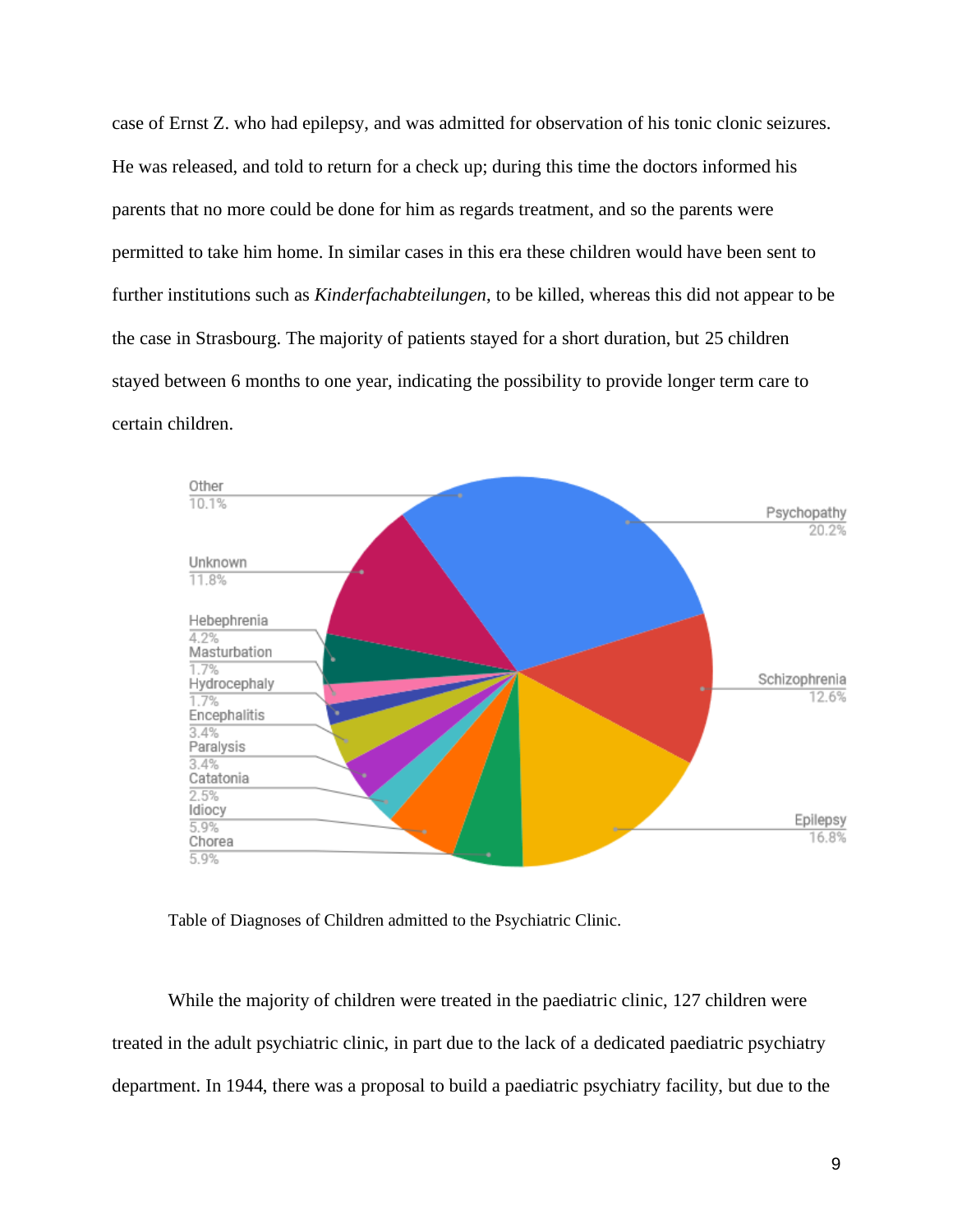war and the evacuation of Strasbourg in 1944, this did not occur. This letter between Dr Bostroem (the director of the psychiatric clinic) and Dr Stein (the Dean of the medical faculty) explained that the current situation was not fit for purpose, but due to overcrowding, children were accommodated in the adult institution. It appears that these children were subject to modern therapies, such as pneumoencephalography and given medications such as cardiazol as well as insulin shock therapy. This indicates both therapeutic intent, and its role as a teaching hospital showing its use of newer techniques.

The case studies of these children illustrate how aware they were of the conditions of war and how traumatic this was for them. This is clear in the case of Johann who worried that the Gestapo were following him, and this was interpreted by the doctors as a persecution complex. The case of Renatus F. indicted how the trauma of displacement impacted children, as he showed signs of distress in his medical record. During the evacuation from Strasbourg he suffered extreme headaches, sensitivity to light and sound and a lack of appetite. His condition was serious enough that he was returned to Strasbourg for tests, as his parents believed this to be meningitis, but his symptoms subsided on his return to his home city, prompting his release from the hospital. The use of play and art as a method of communication by children as to their welfare is particularly evident in these case studies. Johann, who was admitted for psychopathy in 1942, used his aspiration to be a painter to draw his surroundings, and also reflected on the dominant imagery of the time, as he depicted a Messerschmidt in flight, and the gates of the hospital. Children's ability to play indicated the degree of their recovery and method of communication with their caregivers in the hospital.

The medical theses conducted by students in the *Reichsuniversität Straßburg* primarily focused on the topic of paediatrics, with 31 students completing their theses under the direction

10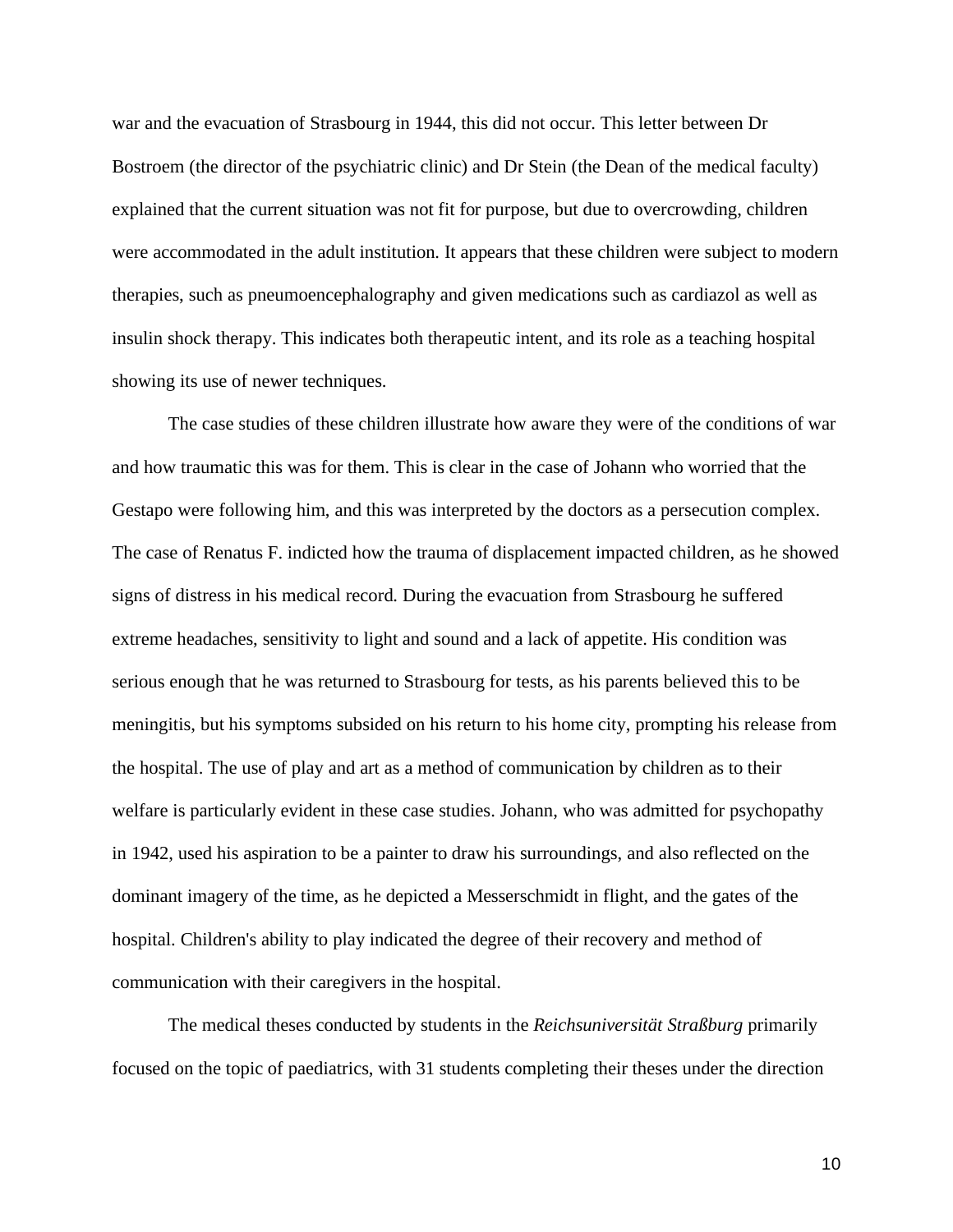of Dr Hofmeier. These theses vary in methodology and theme, but largely focus on statistical analyses of infant mortality, nutrition research, hereditary concerns, and immunity. All of these areas also follow the research interests of Dr Hofmeier who published extensively on these topics. These theses also illustrate the innovative therapies used at the clinic, as the case of Gaby S. who is reported in Christel von der Decken's thesis '*Über gutartige sympathische Neuroblastome mit histologisch sarkomartigen Bildern*' which was completed in 1945. The patient had a sarcoma which, instead of being treated conservatively, was given innovative therapy in the case of a cancer that generally led to death within a year, through radical excision surgery. This also indicates the collaboration between clinics in order to conduct research, as the pathology department under Dr Klinge is credited in the thesis. Issues such as euthanasia and heredity of dysgenic factors are also discussed in these theses, illustrating the impact of Nazi ideology on student research. In Johanna Wehrung's thesis entitled '*Erläuterungen zum Euthanasie-Problem aufgrund einer Rückfrage bei Frauen,*' she conducted a questionnaire on medical students of the hospital, asking them in what conditions they would agree to euthanasia. This thesis engaged with the ideas of the time from Binding and Hoche, that there were some people with certain conditions that were '*lebensunwerten Leben,*' or 'life unworthy of living.' (Karl Binding and Alfred Hoche, *Die Freigabe der Vernichtung lebensunwerten Lebens, ihr Maß und ihre Form*, (Leipzig: F. Meiner, 1920). Concerns about the breastfeeding rate in Strasbourg and in the children's clinic was also examined by Werner Hesseling in his thesis *'Sterblichkeit und Todesursachen an der Straßburger Universitätskinderklinik vom 1.1.1941 bis 31.12.1942'*

from 1944, which reflects concerns of the time as to optimal infant nutrition. It also reflects the efforts of Dr Hofmeier in creating a breast milk bank in the children's clinic to improve the prognosis of newborn and premature infants.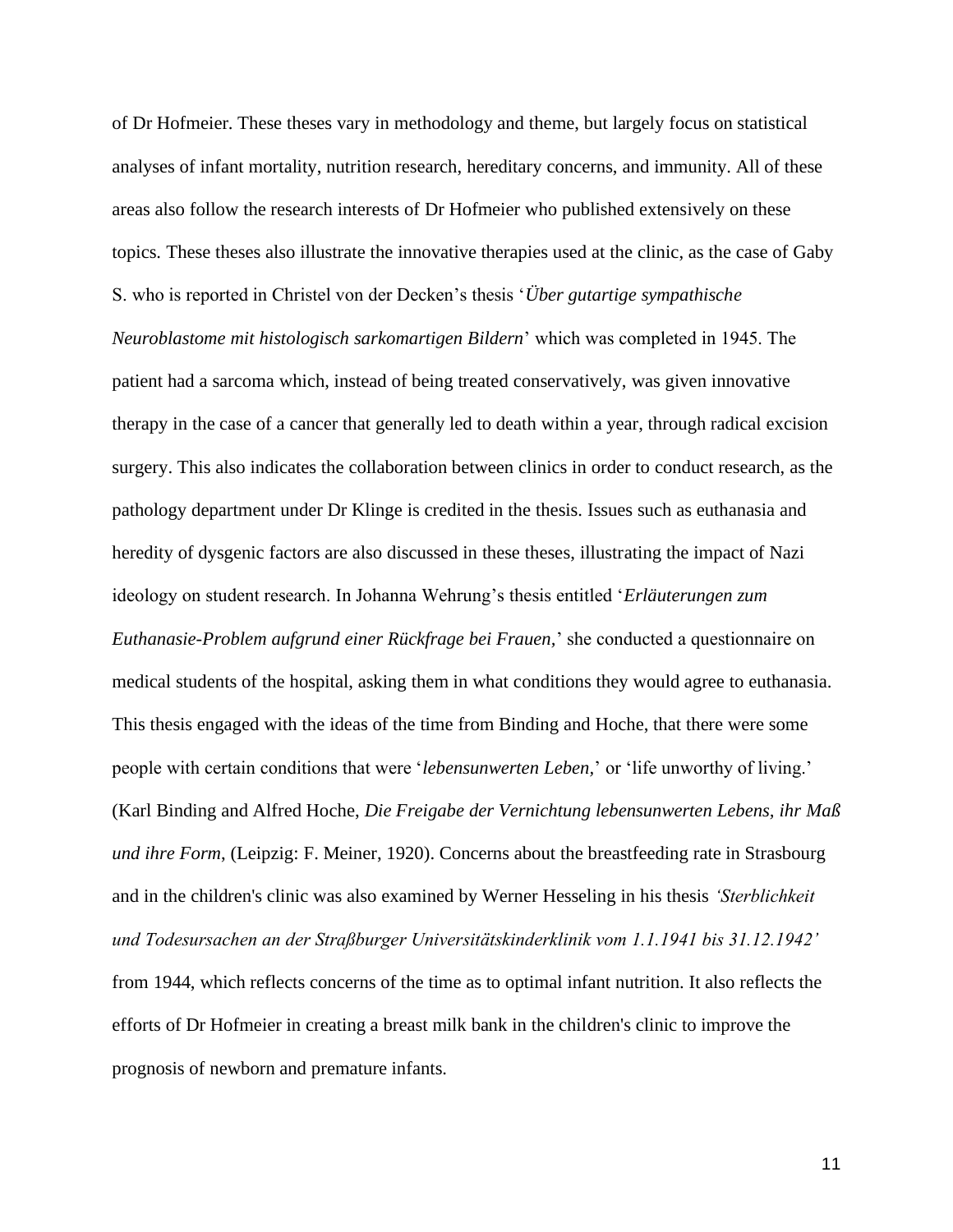The majority of the referrals to the pathology department came from the children's clinic, in part because epidemics tended to affect children most severely leading to their death, and also because the children's clinic was one of the largest in the hospital. The pathology records of the *Reichsuniversität Straßburg* indicate a considerable interest in epidemiology, as this comprises the majority of these files. It also showed the cooperation of clinics to decipher the cause of death in relation to children. The doctors at the children's clinic would send a note to the pathology lab, requesting certain areas for dissection in order to confirm the diagnosis before the death of the child. The pathology department would then record the weight and condition of the organs, before arriving at their diagnosis, and then sending back a note to the paediatric clinic illustrating their findings. The pathology records also indicate how important the teaching collections were for the hospital, as a number of students conducted their state exams utilising the bodies of those who died in the clinic, as this was common practice in teaching hospitals.

This study concludes with an analysis of the evacuation in 1944 and the post war era. This is in part because the most intact record of the evacuation of the hospital was written by the director of the children's clinic, Dr Kurt Hofmeier. While very little is known about the fate of the patients of the clinic, the impact of ideology on the staff is clear. Hofmeier wrote about how the students gradually stopped attending lectures due to the impending arrival of the allied forces, although the staff had received orders to remain in the university and continue research as normal. General Vaterrodt explained that the university held a strategic and symbolic position for the Third Reich, and thus keeping the university running was regarded as politically important. That being said, Hofmeier noted that many staff members had already evacuated and were absent from a staff meeting on 21 November 1944. Some patients from the children's clinic had been relocated to Stephansfeld, an institution in Alsace, which indicates their knowledge of an

12